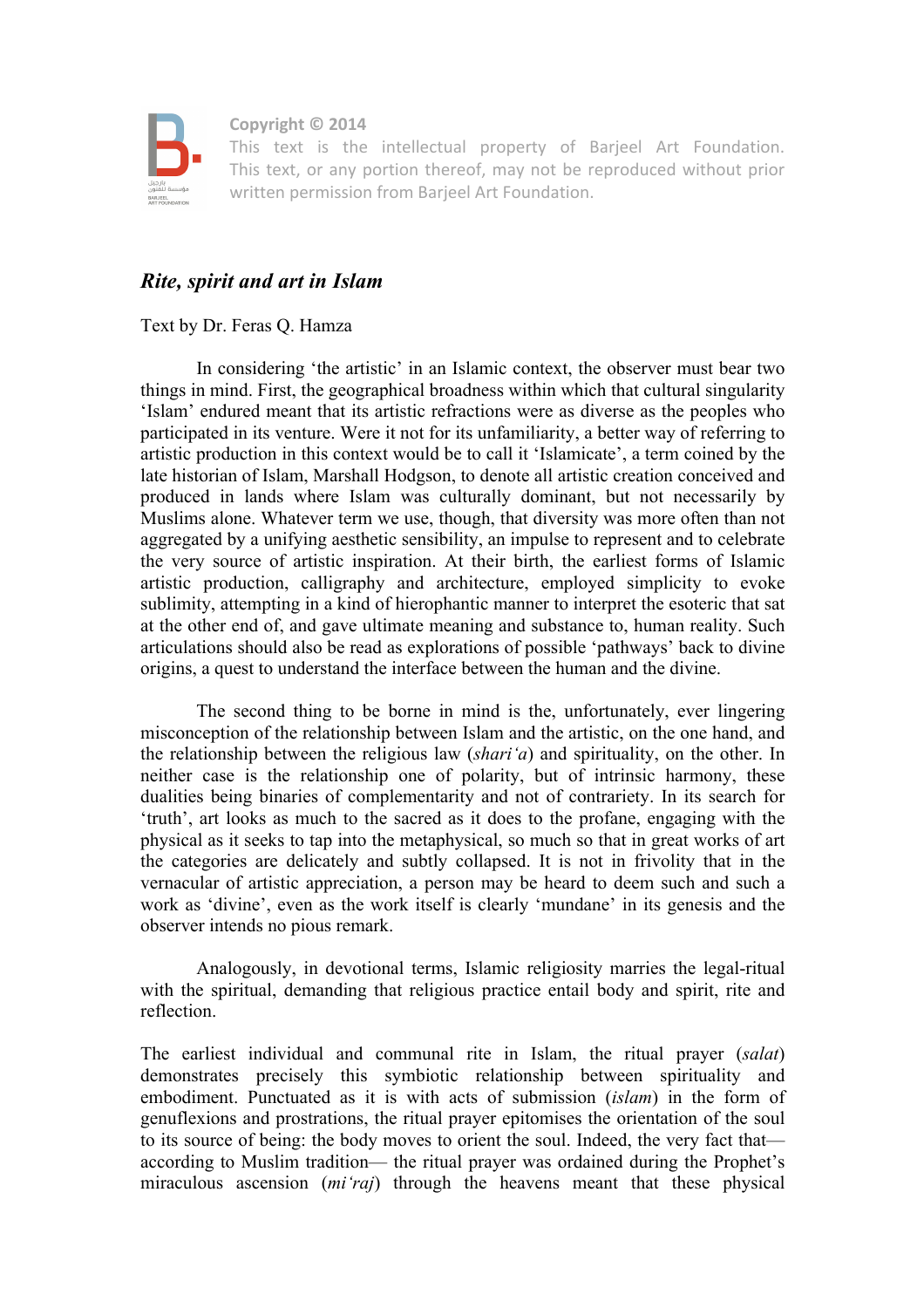movements were invested with spiritual moment from the outset, serving as the symbolic yet practical means by which every Muslim worshipper forever thereafter could seek to reorient their body-soul towards its spiritual origins. The same spiritual consciousness can be said to accompany all of the other central Muslim devotions (the fast, the alms and the pilgrimage), as has been succintly captured by Michael Sells in his anthology, *Early Islamic Mysticism*.

All of this spiritual content was grounded first and foremost in the Qur'an: a text, which, while stipulating a set of religious precepts (*shari'a*) to define the communal rhythm of social life, is in fact mostly concerned with instilling in its reader consciousness of a higher reality (*haqiqa*). It would have been inconceivable that this sacred text should have inspired so much intellectual, mystical and even artistic creativity had it merely been a legalistic text. A principal reason that the Qur'an continues to hold the attention of its devotees and to inspire them intellectually, spiritually, and artistically is the effect that it achieves through an extraordinary phonetic and syntactical structure, employing unique rhetorical devices, cadence and metaphor, amongst other things, to produce enduring sounds and images that have resonated across time and geographies. It is these evocations of the sacred text that have nourished individual reflection, pious remembrance, and spiritual contemplation; it is these very configurations of sound and meaning that continue to constitute the immense auditory impact of Qur'anic recitation. The text is replete with examples of such moments, but we limit ourselves to one. A striking example comes in a well-known passage called 'the light verse' (Qur'an 24:35):

*God is the light of the heavens and the earth. The likeness of His light is as a niche wherein is a lamp, the lamp in a glass, the glass as though it were a glittering star lit from a blessed tree, an olive (tree) that is neither of the east nor of the west, whose oil would almost glow even if no fire touched it; light upon light; God guides to His light whom He will and God strikes similitudes for humankind, and God has knowledge of everything* (author's translation)

Muslims, already from the time of the Prophet, came to realise that the Qur'an was a multi-layered and multi-dimensional text, and that within and beneath the letter of the text subsisted deeper truths and higher realities, which could be experienced through repeated recitation, reflection, and interiorisation. Such a realisation is recorded for us in sundry reports from prominent companions and relatives of the Prophet, such as Umar b. al-Khattab, Ali b. Abi Talib, Ibn Abbas and Ibn Mas'ud. In one version, to Ibn Mas'ud, every one of the seven letters (*ahruf*) of the Qur'an is said to have 'an exterior' (*zahr*) and an 'interior' (*batn*), a 'limit' (*hadd*) and a 'look-out point' (*muttala'*) (al-Tabari, *Jami' al-Bayan*). In yet another report, attributed to Ali b. Abi Talib, 'Every verse of the Qur'an has four kinds of meanings, an outward sense (*zahir*), an inner sense (*batin*), a limit (*hadd*) and a look-out point (*muttala'*) (al-Sulami, *Haqa'iq al-Tafsir*). And while the later scholastic tradition offered varying interpretations of what these reports indicated, it was clear that there were levels to the sacred text that spoke to the level of its addressee. Ja'far al-Sadiq (d. 765), whom Sufi tradition credits with some of the earliest mystical teachings, is reported to have said: 'The Book of God has four things: clear expression (*ibara*), allusion (*ishara*), subtleties (*lata'if*) and realities (*haqa'iq*). The clear expression is for the common man (*'awamm*), the allusion is for the elite (*khawass*), the subtleties for the friends [of God] (*awliya'*), and the realities are for the prophets (*anbiya'*)' (al-Sulami, *Haqa'iq al-Tafsir*).